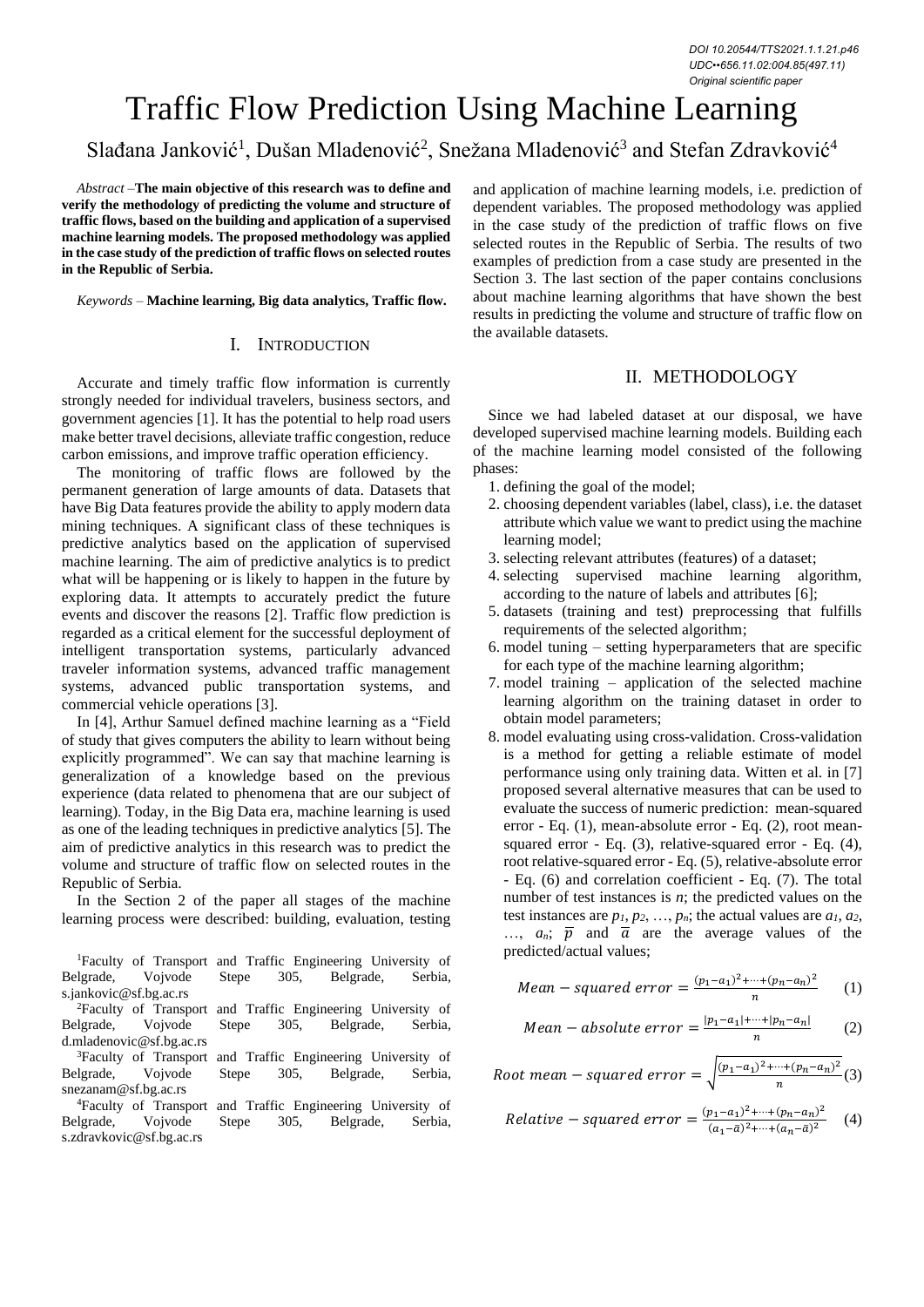Root relative – squared error =  $\int_{-a}^{a} \frac{(p_1-a_1)^2 + \cdots + (p_n-a_n)^2}{(a_n-b_1)^2 + \cdots + (a_n-b_n)^2}$  $\frac{\mu_1 - u_1 - \cdots + (\mu_n - u_n)}{(a_1 - \bar{a})^2 + \cdots + (a_n - \bar{a})^2}$  (5)

Relative 
$$
-
$$
 absolute error  $=$   $\frac{|p_1 - a_1| + \dots + |p_n - a_n|}{|a_1 - \bar{a}| + \dots + |a_n - \bar{a}|}$  (6)

Correlation coefficient = 
$$
\frac{S_{PA}}{\sqrt{S_{P}S_{A}}}
$$
 (7)

where:

$$
S_{PA} = \frac{\sum_{i=1}^{n} (p_i - \bar{p})(a_i - \bar{a})}{n - 1}
$$
 (8)

$$
S_P = \frac{\sum_{i=1}^{n} (p_i - \bar{p})^2}{n - 1} \tag{9}
$$

$$
S_A = \frac{\sum_{i=1}^{n} (a_i - \bar{a})^2}{n - 1}
$$
 (10)

- 9. model testing to predict the performance of a model on a new dataset, we need to assess its performance measures on a dataset that played no part in the formation of the model. This independent dataset is called the test dataset. Comparing test vs. training performance allows us to avoid overfitting. If the model performs very well on the training data but poorly on the test data, then it is overfit;
- 10. selecting a winning model model that has the best performance on the test dataset;
- 11. labels prediction using the winning model.

#### III. CASE STUDY

For predictive analytics we used an open source data mining software called Weka 3.8.3. Weka is a collection of machine learning algorithms used in data mining. It contains tools for data preparation, classification, regression, clustering, association rules mining, and visualization. We used Weka for data preparation and regression.

According to the above methodology we built and implemented machine learning models to predict the volume and structure of traffic flows. For training and testing machine learning models we used data generated by selected automatic traffic counters. Since our dataset labels (*total number of vehicles* and *percentage participation of different categories vehicles in traffic flow*) are numeric, we built machine learning models based on the most popular regression algorithms: Linear Regression, Multilayer Perceptron (Neural Network), SMOreg (Support Vector Machine for Regression), IBk (k-Nearest Neighbors), M5P, Random Forest, Random Tree and REPTree.

Records related to the period 2011-2017 were used for creating training dataset, while records belonging to the year 2018 were used to make test dataset. The training and test datasets were generated using MS Access 2016.

#### *A. Example 1*

Training dataset: *Monthly traffic flow for 21 traffic counters on three selected routes in the Republic of Serbia, for the period 2011-2017*; Number of instances: 1740; Attributes: *counter*, *month*; Dependent variable: *total number of vehicles*. Test mode: 10-fold cross-validation. Traffic counters are located at the following routes: Preljina-Pojate, Preljina-Gostun (state border between Serbia and Montenegro), ring road Aleksinacring road Trupale (on the highway A1).

Using the eight machine learning algorithms listed above, eight machine learning models were created to predict traffic flow volume, depending on the month of the year and traffic counter. The performance of the four best machine learning models created by using four different algorithms on this training dataset are shown in Table I.

TABLE I PERFORMANCE OF THE TOP FOUR PREDICTION MODELS MEASURED ON THE TRAINING DATASET USED IN EXAMPLE 1

| Machine            | <b>IBk</b> | Random  | Random  | <b>REP</b> |
|--------------------|------------|---------|---------|------------|
| learning           | $(k=1)$    | Forest  | Tree    | Tree       |
| algorithm          |            |         |         |            |
| Correlation        | 0.9779     | 0.9777  | 0.9779  | 0.9611     |
| coefficient        |            |         |         |            |
| Mean absolute      | 17492.9    | 17633.3 | 17492.9 | 21874.9    |
| error              |            |         |         |            |
| Root mean          | 26075.9    | 26184.7 | 26075.9 | 34471.6    |
| squared error      |            |         |         |            |
| Relative           | 18.03      | 18.17   | 18.03   | 22.54      |
| absolute error     |            |         |         |            |
| $\lceil\% \rceil$  |            |         |         |            |
| Root relative      | 20.92      | 21.01   | 20.92   | 27.66      |
| squared error      |            |         |         |            |
| $\lceil \% \rceil$ |            |         |         |            |

The test dataset is comprised of 247 instances, which capture traffic volume data for all 12 months of 2018 and for each of the 21 automatic traffic counters. The performance of the three selected models, obtained on the test dataset, is shown in Table II. The models based on the IBk (k-Nearest Neighbors) and Random Tree algorithms were chosen as the best prediction models because theirs performance is improved on the test dataset over the training dataset and because they show the best performance on the test dataset (Table II). Prediction was done by applying the best machine learning models (IBk and Random Tree) to the test dataset. The prediction results using these two models are identical.

**TABLE II** PERFORMANCE OF THE TOP THREE PREDICTION MODELS MEASURED ON THE TEST DATASET USED IN EXAMPLE 1

| Machine learning<br>algorithm | IBk<br>$(k=1)$ | Random<br>Forest | Random<br>Tree |
|-------------------------------|----------------|------------------|----------------|
| Correlation coefficient       | 0.9768         | 0.9766           | 0.9768         |
| Mean absolute error           | 39582.5        | 39594.2          | 39582.5        |
| Root mean squared error       | 50469.5        | 50488.9          | 50469.5        |
| Relative absolute error       | 35.34          | 35.35            | 35.34          |
| $\lceil\% \rceil$             |                |                  |                |
| Root relative squared         | 33.88          | 33.90            | 33.88          |
| error $\lceil\% \rceil$       |                |                  |                |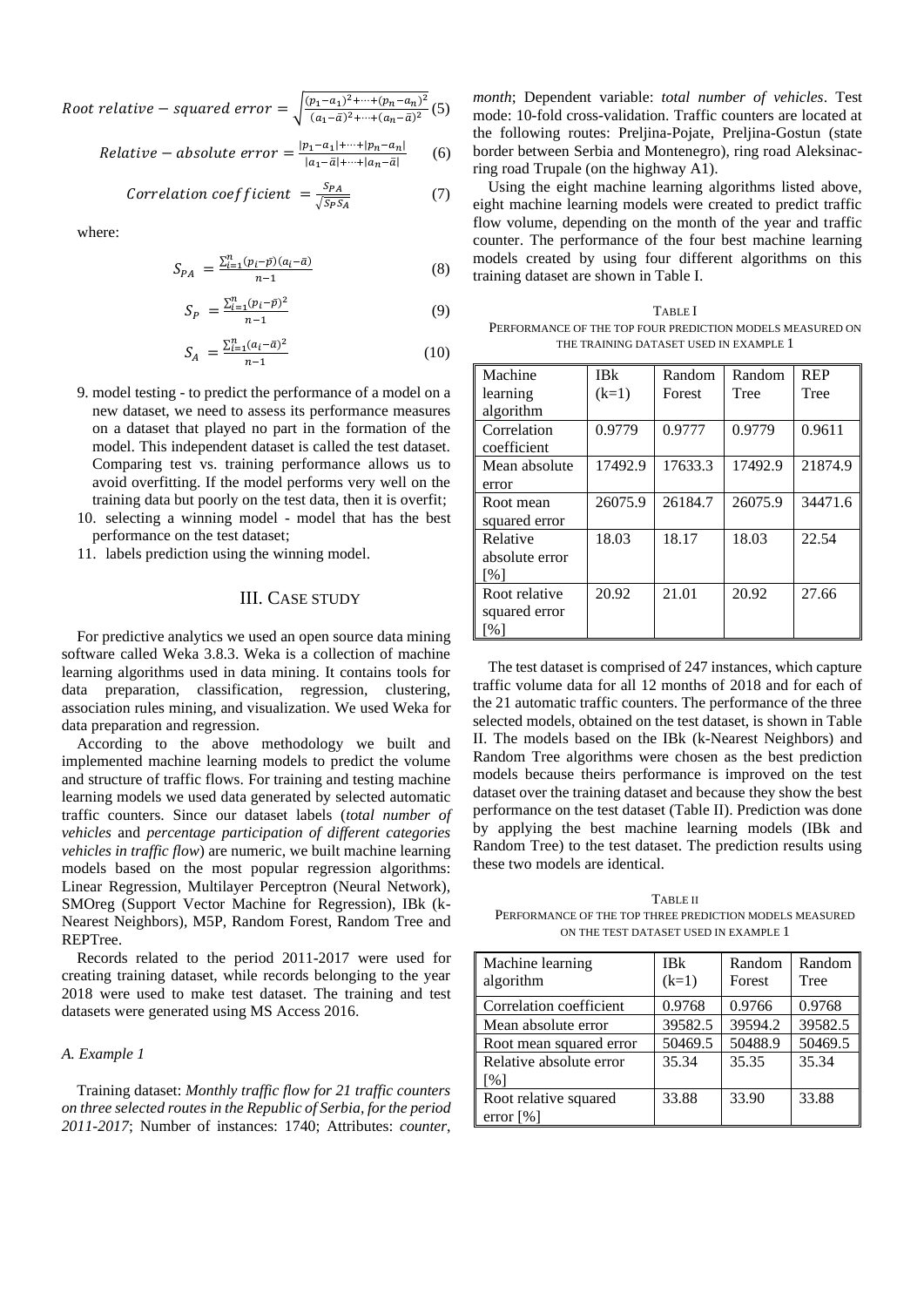

Fig. 1. Locations of the traffic counters selected for prediction analysis

Prediction results are analyzed for traffic counters whose labels are: 1027, 1057 and 1183. The locations of these counters are shown in Fig. 1. The Fig. 2 shows relationships between actual values of the monthly traffic flows for the year of 2018, and the values predicted using the machine learning models that are selected as the best ones (IBk and Random Tree), for three selected traffic counters.



Fig. 2. Actual and predicted monthly traffic flows for three selected traffic counters

#### *B. Example 2*

Training dataset: *Monthly percentage traffic flow structure for 21 traffic counters on three selected routes in the Republic of Serbia, for the period 2011-2017*; Number of instances: 1740; Attributes: *counter*, *month*; Dependent variables: *A0%*, *A1%*, *A2%*, *B1%*, *B2%*, *B3%*, *B4%*, *B5%*, *C1%*, *C2%*, *X%*; Test mode: 10-fold cross-validation. Traffic counters are located at the routes Preljina-Pojate and Preljina-Gostun.

The performance of the first four different machine learning models created by using four different algorithms on this training dataset are shown in Table III. Dependent variable in these models is *A1%* - *percentage participation of A1 category vehicles in traffic flow*. Vehicles of category A1 are passenger cars and passenger cars with trailers.

TABLE III PERFORMANCE OF THE TOP FOUR PREDICTION MODELS MEASURED ON THE TRAINING DATASET USED IN EXAMPLE 2 (A1 CATEGORY VEHICLES)

| Machine learning<br>algorithm                | <b>IBk</b><br>$(k=1)$ | M5P    | Random<br>Forest | Random<br>Tree |
|----------------------------------------------|-----------------------|--------|------------------|----------------|
| Correlation<br>coefficient                   | 0.9701                | 0.9502 | 0.9699           | 0.9701         |
| Mean absolute<br>error                       | 0.7323                | 1.1788 | 0.7357           | 0.7323         |
| Root mean<br>squared error                   | 1.171                 | 1.596  | 1.1733           | 1.171          |
| Relative absolute<br>error $\lceil\% \rceil$ | 18.61                 | 29.97  | 18.70            | 18.61          |
| Root relative<br>squared error [%]           | 24.29                 | 33.10  | 24.33            | 24.29          |

TABLE IV PERFORMANCE OF THE TOP THREE PREDICTION MODELS MEASURED ON THE TEST DATASET USED IN EXAMPLE 2 (A1 CATEGORY VEHICLES)

| Machine learning<br>algorithm | <b>IBk</b><br>$(k=1)$ | Random<br>Forest | Random<br>Tree |
|-------------------------------|-----------------------|------------------|----------------|
| Correlation coefficient       | 0.9817                | 0.9815           | 0.9817         |
| Mean absolute error           | 0.6833                | 0.6836           | 0.6833         |
| Root mean squared error       | 0.924                 | 0.9291           | 0.924          |
| Relative absolute error [%]   | 17.12                 | 17.12            | 17.12          |
| Root relative squared error   | 19.06                 | 19.17            | 19.06          |
| $\frac{1}{2}$                 |                       |                  |                |